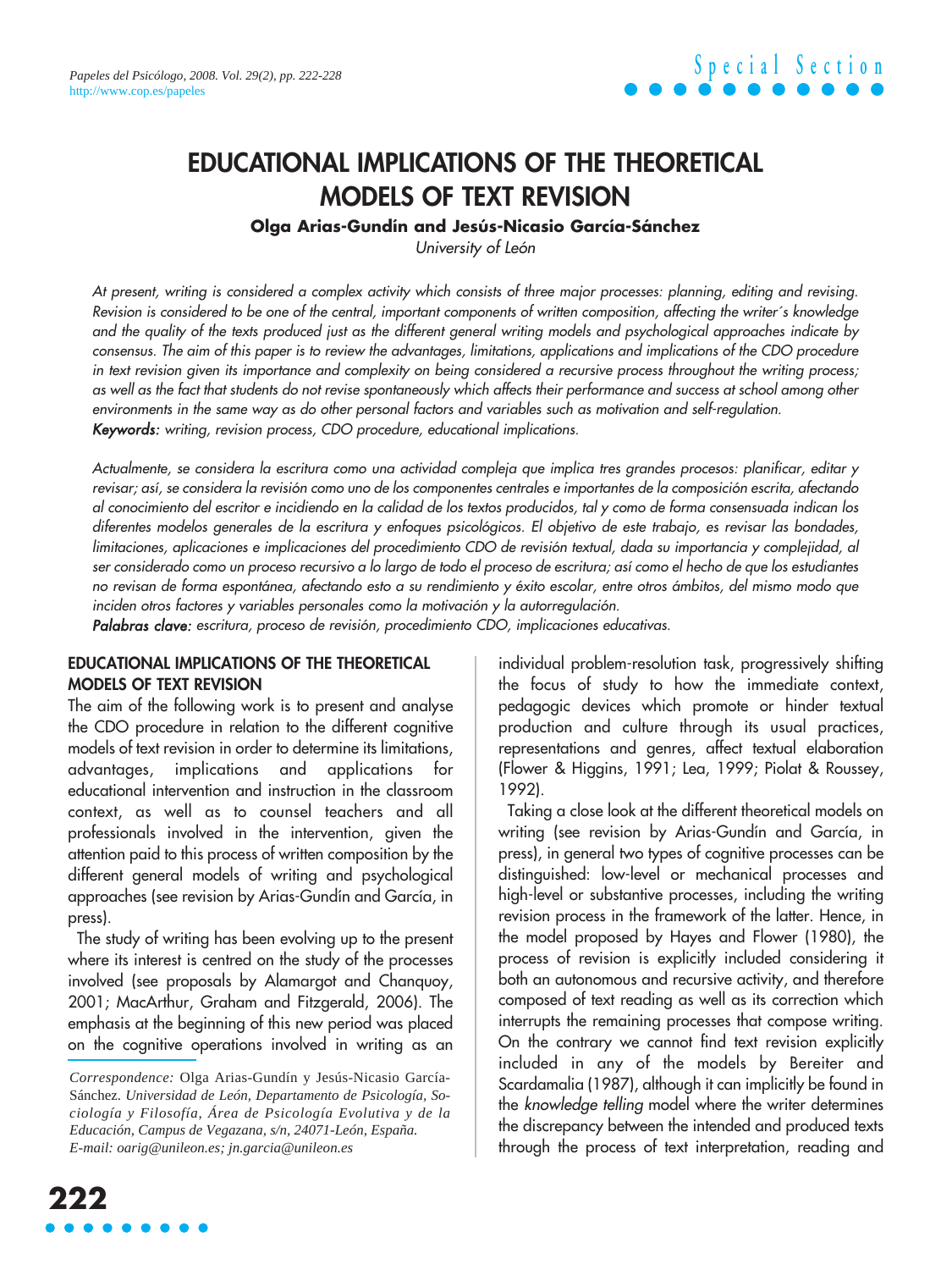text comprehension. Likewise, it is considered that the writing monitorization component of the model proposed by Kellogg (1996) refers to revision, including the reading and/or rereading of a written text and its editing, taking place within some working memory component.

As has been highlighted, revision is considered by the different models as one of the central and most important components in the general process of written composition given that a text is rarely well-written at the first attempt, it affects the writer's knowledge and it undoubtedly affects the quality of written texts (Beal, 1996; Perez, 2001). Fitzgerald (1987) considered revision to be the changes made in the writing process; thus, during the revision phase the hardest aspect of writing takes place, being really important that the produced texts are well-revised as the changes that are made during the revision of a text are what makes a text acquire quality; therefore, revision is understood as the moment where the writer makes the modifications that he/she considers necessary to improve and complete the produced text with respect to the text he/she had in mind (Cameron, Edmundo, Wigmore, Hunt & Linton, 1997; Guilford, 2001; Perez, 2001).

In general, there are few students who revise their own texts without the support of their teachers, making small superficial revisions which show the scarce use of selfregulation or evaluation processes, and performing the revision without metacognitive control, as well as minimizing the role conferred to revision and selfregulation skills (Klassen, 2002). These students mainly value the more superficial or mechanical aspects of writing as opposed to the more profound or substantive aspects, almost exclusively considering that good writing is that which is free of mechanical errors, whereas expert writers focus their attention on the substantive aspects (Butler, Elaschuk & Poole, 2000).

Given the importance and difficulty it entails for students to efficiently perform the text revision process, it is necessary to generate resources in order to carry out intervention programs both in the classroom with the whole group and in an individual manner taking care of the needs and characteristics of each student by providing the specific intervention required in any of the contexts of action. In order to carry out precise educational interventions and counseling for all the professionals involved, it is necessary to perform an analysis of the specific models of the revision process which have had a significant influence on the study and development of text revision to determine both their implications and

applications and be able to elaborate/propose a truly useful model to work within the educational field. In this sense, and with all specific theoretical text revision models revised (Arias-Gundín, 2005), we then present and propose the CDO text revision model elaborated by Scardamalia and Bereiter (1985). It cannot really be considered a theoretical model of text revision but it is the most complex and complete description of the revision activity and from an educational point of view, it is a technique which really helps all writers to revise, an implication which will be addressed later. However, this structure of text revision has been used psychologically in order to understand the complexity of this process.

### Model by Scardamalia and Bereiter (1985)

Scardamalia and Bereiter proposed a technical process or procedure of revision, which is easy to teach to writers and more specifically to writers who do not make spontaneous revisions (see Figure 1). The way the revision process works is through a self-regulation procedure composed of three mental recursive operations which can be linked together interacting throughout the whole revision phase. The cognitive operations involved in revision are comparison, diagnosis and action, giving way to the CDO procedure (compare, diagnose, operate). These three operations deliberately intervene in a cyclical manner during the whole revision process allowing the writer to revise the text sentence by sentence.

According to their writing model (Bereiter & Scardamalia, 1987), two mental representations of the text are constructed and stored in the long-term memory, one of the elaborated text and another of the desired text. It is very important to underscore this difference because the final form of the text is, in many cases, completely different from the text the writer had in mind and the mental representation he/she had of it. This fact permits us to explain why writers find it easier to revise other people's works. When they revise their own texts, they do not read what is written; instead, they read what they think they had written. The findings by Chanquoy (2001) supported this explanation and permitted her to state that delayed revision is more efficient than self-regulated revision at the moment of writing the text.

This way, the CDO process is activated when an imbalance between both texts (the intended or thought-out and the executed) is detected. That is, in terms of control in the writing process, the CDO process generally interrupts other processes involved in writing. The three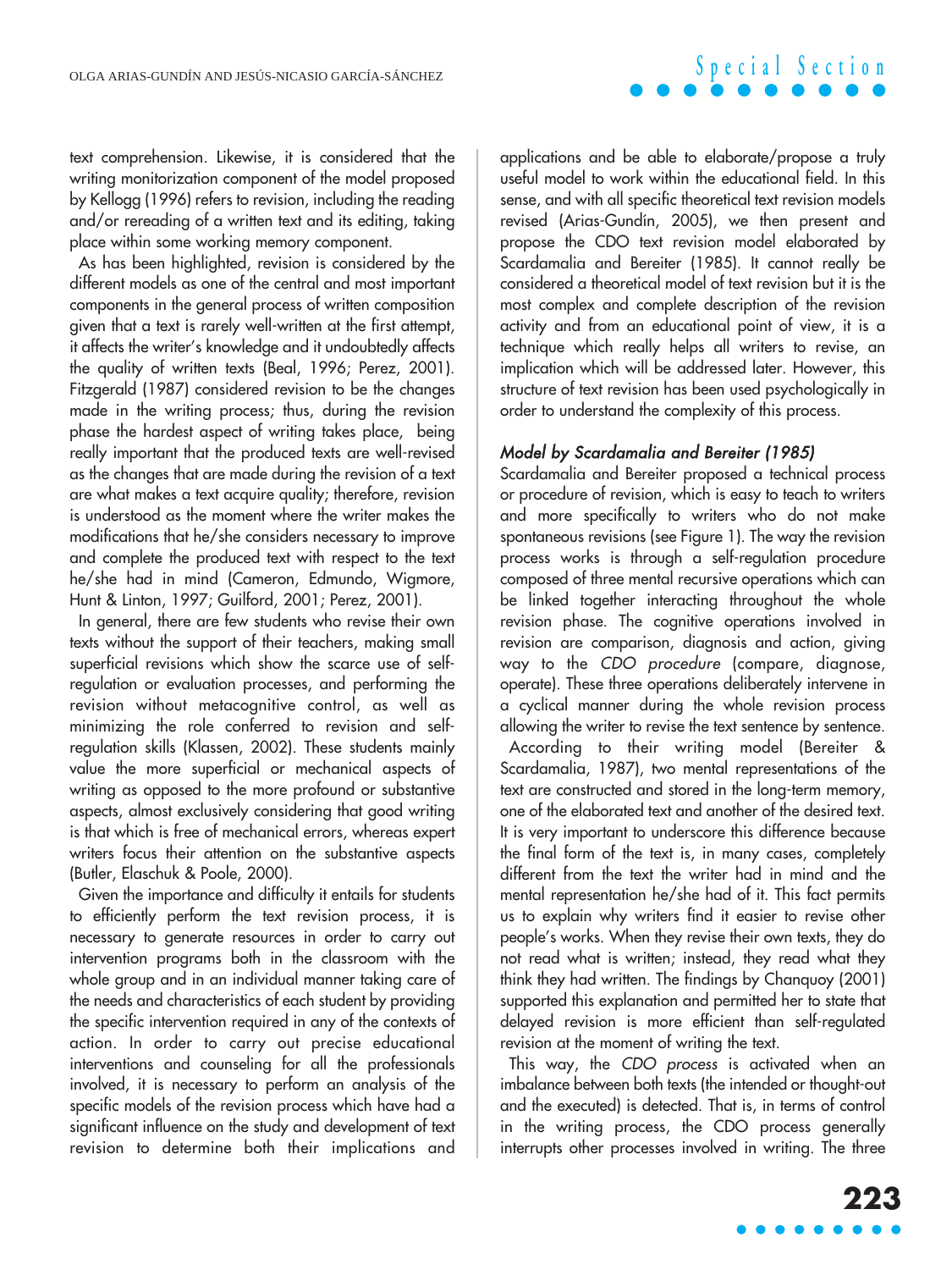basic operations in the CDO process are carried out in the following order: first, the act of comparing assesses the discrepancies between both texts to identify the fragment in which an imbalance is perceived; when said imbalance is detected, the act of diagnosing determines the nature of the problem as well as the possible corrections; finally, the action executes the desired corrections with the support of two other components: the selection of the necessary strategy to solve the problems and the generation of the changes in the text.

Similarly, in the models proposed by Hayes (Hayes, 1996; Hayes, Flower, Schriver, Stratman & Carey, 1987), text revision is conceptualized as a recursive activity throughout the writing process, being necessary to work the revision of the text not only in the text already edited but from the moment the writing activity is planned; that is, from the definition of the task, its planning, the detection of the discrepancies between the intended text and the produced text, to the resolution of the perceived imbalance just as it is reflected in the knowledge that Hayes et al. (1987) identified as necessary for revision.

The modification of text fragments is considered problematic; that is, making changes when the writer considers that they are necessary. This is characteristic when the writer does not know how to make the necessary changes. Furthermore, according to the proposals by Scardamalia and Bereiter, writers need to know a certain number of subprocesses: assessment, tactic decisions (i.e. eliminate, rewrite) and executive control of text revision, just as it is included in other theoretical models. In addition, we must remember that Hayes (1996) considers that to understand revision, it is not enough to identify the processes involved in it but instead we must interiorize them and understand why they take place. Then, the comprehension by the writer of the strategies involved will allow him/her to know when, where, how and why to use, assess and control the cognitive strategies (Butterfield, Hacker & Albertson, 1996); that is, assessment and control are considered to be automatic processes stored in the long-term memory.

It is important to emphasize that this procedure can stop at any moment of its recursivity and fail to successfully end the revision. This permits us to compare and interpret the existing theoretical models and affirm that simply rereading the revised text does not convey the detection and correction of errors, whatever their nature. This way, according to Alamargot and Chanquoy (2001), it is necessary to foresee some of the behaviours that writers exhibit during the revising activity.

Likewise, the model by Hayes (1996) includes the

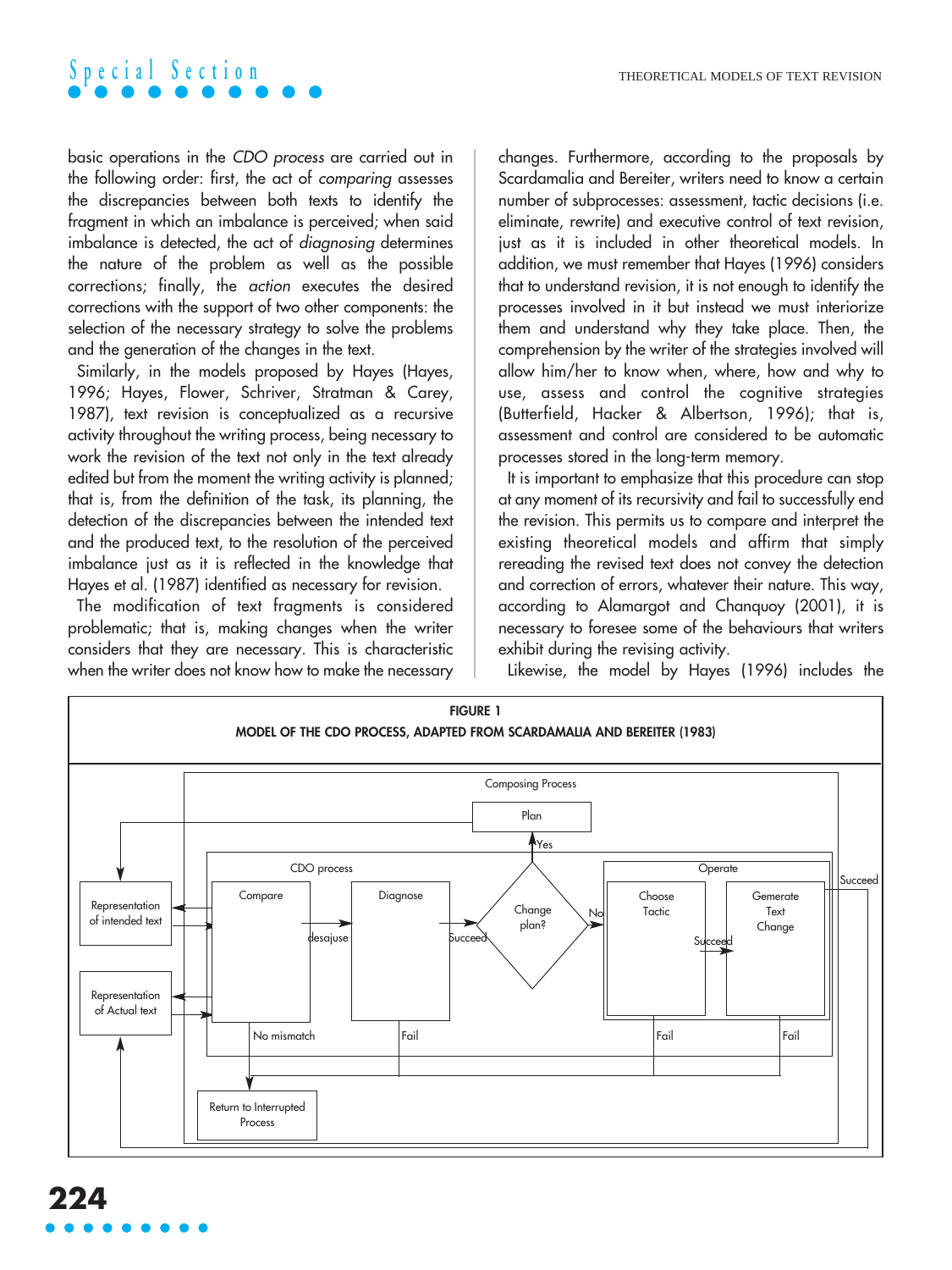| <b>TABLE 1</b><br>SYNTHESIS OF INSTRUCTIONAL PROGRAM IN THE CDO PROCEDURE OF TEXT REVISION                    |                                                                                                                                 |                                                                                                                                                                                                                                          |                                                                                       |                                                         |
|---------------------------------------------------------------------------------------------------------------|---------------------------------------------------------------------------------------------------------------------------------|------------------------------------------------------------------------------------------------------------------------------------------------------------------------------------------------------------------------------------------|---------------------------------------------------------------------------------------|---------------------------------------------------------|
| <b>Topic</b>                                                                                                  | <b>Session</b>                                                                                                                  | <b>Strategies and Techniques</b>                                                                                                                                                                                                         | <b>Exercises</b>                                                                      | Materials used<br><b>Work guides</b>                    |
| Topic I:<br>Sensibilization and<br>importance of writing                                                      | 1. Sensibilizing students regarding<br>the importance of writing                                                                | * Discussion<br>* Brain storming<br>* Enumeration<br>* Prioritization                                                                                                                                                                    | Why am I writing?<br>My pyramid                                                       |                                                         |
|                                                                                                               | 2. Promoting reflection and<br>implication of students in<br>writing                                                            | * Discussion<br>* Brain storming                                                                                                                                                                                                         | Q Writing skills questionnaire<br>Q I would like to write                             |                                                         |
| Topic II:<br>Approximation to the<br>CDO process in the<br>mechanical aspects of<br>revision                  | 3. Importance of revision                                                                                                       |                                                                                                                                                                                                                                          | <b>Q</b> Basketball I<br><b>Q</b> Basketball II                                       |                                                         |
|                                                                                                               | 4. Revision of mechanical aspects<br>I (error detection)                                                                        |                                                                                                                                                                                                                                          | Do I write well I?<br>The two donkeys                                                 | $\Rightarrow$ Revision guide "revising the<br>text I"   |
|                                                                                                               | 5. Revision of mechanical aspects<br>Il (error detection)                                                                       | * Discussion<br>* Guided practice<br>* Comparison<br>* Shaping<br>* Feindrocement<br>* Guided practice<br>* Islil strengthening<br>* Nerhol modelling<br>* Nerhol modelling<br>* Nerhol modelling<br>* Tocalization<br>* Cuided practice | $\Box$ The magpie thief                                                               | $\Rightarrow$ Revision guide "revising the<br>text I"   |
|                                                                                                               | 6. Revision of mechanical aspects<br>III (error detection and<br>improvement proposals)                                         | * Guided practice<br>* Guided actuivity<br>* Underlining<br>* Reinforcement<br>* Verbal shaping                                                                                                                                          | The sweet-thoothed octopus                                                            | $\Rightarrow$ Revision guide "revising the<br>text II"  |
|                                                                                                               | 7. Revision of mechanical aspects<br>IV (error detection and<br>improvement proposals)                                          | * Reinforcing<br>* Underlining<br>* Comparison<br>* Verbal shaping                                                                                                                                                                       | The squirrel family                                                                   | Revision guide "revising the<br>text II"                |
| Topic III:<br>Approximation to the<br>CDO process in the<br>mechanical aspects of<br>revision                 | 8. Revision of substantive aspects I<br>(error detection)                                                                       |                                                                                                                                                                                                                                          | Do I write well II?<br>$\Box$ The group of friends                                    | $\Rightarrow$ Revision guide "revising the<br>text III" |
|                                                                                                               | 9. Revision of substantive aspects<br>II (error detection)                                                                      | * Verbal shaping<br>* Shaping<br>* Cuided practice<br>* Underlining outloud<br>* Woodelling<br>* Keinforcement<br>* Guided practice<br>* Comparison<br>* Comparison<br>* Comparison                                                      | $\Box$ The disobedient little mice                                                    | Revision guide "revising the<br>text III"               |
|                                                                                                               | 10. Revision of substantive aspects<br>III (error detection and<br>improvement proposals)                                       | * Enumeration<br>* Guided activity<br>* Underlining                                                                                                                                                                                      | Minimiaus and Marramiau                                                               | $\Rightarrow$ Revision guide "revising the text IV"     |
|                                                                                                               | 11. Revision of substantive aspects<br>IV (error detection and<br>improvement proposals)                                        | " Reinforcement<br>" Reinforcement<br>" Modelling<br>" Comparing<br>" Reinfrocement<br>" Modelling                                                                                                                                       | $\Box$ The trapeze-artist panther                                                     | $\Rightarrow$ Revision guide "revising the text IV"     |
| Topic IV:<br>Application of the<br>CDO process in the<br>revision of the<br>mechanical aspects of<br>the text | 12. Revision of mechanical aspects:<br>spelling                                                                                 | * Skill strengthening<br>* Modelling<br>* Reinforcement<br>* Attention focalizing<br>* Comparison<br>* Identification                                                                                                                    | <b>Q</b> Spelling<br><b>Q</b> The turtle                                              |                                                         |
|                                                                                                               | 13. Revisión de aspectos<br>mecánicos: Puntuación                                                                               | Attention focalizing<br>* Reinforcement<br>* Modelling<br>* Skill strengthening                                                                                                                                                          | <b>Q</b> Punctuation<br><b>Q</b> The scarecrow<br><b>Q</b> Grammar                    |                                                         |
|                                                                                                               | 14. Revision of mechanical aspects:<br>Grammar                                                                                  | * Shaping<br>* Reinforcement<br>* Skill strengthening                                                                                                                                                                                    | $\Box$ A good menu<br><b>Q</b> Crossword puzzle                                       |                                                         |
| Topic V:<br>Application of the<br>CDO process in the<br>revision of the<br>substantive aspects of<br>the text | 15. Revision of substantive aspects:<br>Change of words                                                                         | Skill strengthening<br>* Attention focalizing<br>* Identification<br>* Shaping<br>* Verbal reinforcement                                                                                                                                 | $\Box$ The writer mouse                                                               |                                                         |
|                                                                                                               | 16. Revision of substantive aspects:<br>Adding and/or omitting<br>content<br>17. Revision of substantive aspects:<br>Reordering | * Focalizing<br>* Verbal reinforcement<br>* Guided practice<br>* Shaping<br>* Reinforcing                                                                                                                                                | $\Box$ The three mice<br><b>Q</b> Rubén<br>$\Box$ Puzzle text<br><b>Q</b> Lets sleep! |                                                         |
| Topic IV:<br>Practice of the CDO<br>process in the global<br>revision of texts                                | 18. Revision of a text I                                                                                                        | * Shaping<br>* Verbal reinforcement                                                                                                                                                                                                      | □ Teo's lapse                                                                         |                                                         |
|                                                                                                               | 19. Guided practice of text revision<br>and restructuring.<br>20. Individual elaboration of a                                   | * Guided practice<br>* Shaping<br>* Verbal reinforcement<br>* Shaping                                                                                                                                                                    | $\Box$ The kids (Little goats)                                                        | $\Rightarrow$ Revision guide                            |
|                                                                                                               | written composition                                                                                                             | * Verbal reinforcement                                                                                                                                                                                                                   | <b>Q</b> This summer                                                                  | $\Rightarrow$ Revision guide                            |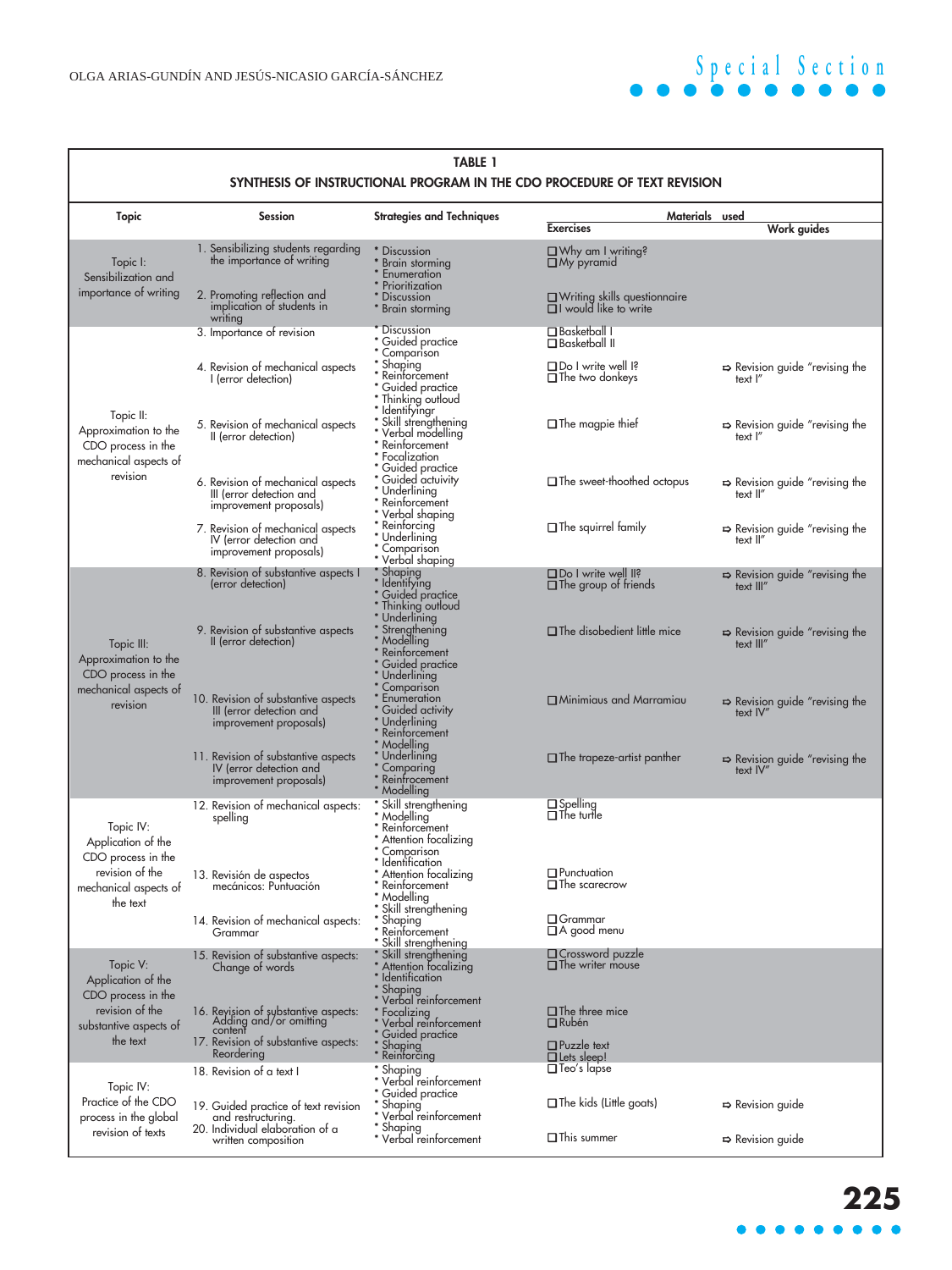necessary resources from both the working memory and the long-term memory for the first time, with the model by Butterfield, Hacker and Albertson (1996) being more complex. In addition to describing the behaviour of the reviser they also take into account contextual tasks, the writer's knowledge and strategies, and especially the role of both the working and the long-term memory. This way, this last model instead of solely describing the different revision subprocesses, specifies the knowledge and the necessary strategies included therein, and clarifies the essential role played by the working memory in the revision process in the same vein as in Kellog's (1996) general writing model. In this way, the available cognitive resources in the working memory excessively limit the general writing process and can even overload it, especially in the case of inexperienced writers who still have not interiorized some of the writing processes (Swanson & Siegel, 2001). This overload essentially corresponds to low-level processes which harm the development of high-level processes given that the necessary cognitive resources are divided between the two processes.

Hence, text revision depends on the limited resources of the working memory, supported by the fact that all writers revise the superficial aspects more than the profound aspects of the text because mechanical or superficial revision is not only easier but it is also less demanding as these are the aspects we acquire and interiorize first.

The contributions made by Scardamalia and Bereiter (1985) are important although their process can be considered more a technique which facilitates revision than an explicative model. This type of procedure allows novice writers or those who present learning difficulties and/or low performance to revise their texts in a complete and systematic manner. Other significant contributions in the proposal made by these authors are to determine the definition of the subprocesses inherent in text revision which describes two assessment subprocesses (comparing and diagnosing), and the modification of the text which implies two actions (the selection of the correction approach and the generation of changes in the text). The teams of Flower, Hayes and Butterfield elaborated complex theoretical models regarding the text revision process which specified all the subprocesses and elements inherent in it.

#### Implications for intervention

Just as presented throughout this work, it is very important

that students perform efficient text revisions given that it is at this moment when a text acquires quality. To do so, it is necessary that students be instructed and trained in this complex task providing them with a wide range of strategies and procedures, without forgetting either the different elements and processes involved or the personal characteristics of each student (Perez, 2001), becoming especially important in this process the role played by the different professionals in the educational field.

At present, a great number of variables involved in the revision process are known making text revision a very complicated activity and essentially with a recursive character throughout the entire writing task. Thus, this process demands a large cognitive capacity so that the revision can be done in a precise and efficient manner. In this sense, it is important to remember the limited capacity of the working memory; hence it becomes necessary to interiorize some aspects of text revision so that those other aspects that require more attention can be carried out more skillfully. It is at this time when it becomes essential to design and elaborate specific intervention programs for each one of the elements and variables involved in revision, as well as to utilize efficient text revision procedures, design useful materials to facilitate revision in novice writers, writers with learning difficulties, with low performance…, and generate both material and instructional resources which will allow for each student the provision of only the help they need in the subprocess or action he/she has trouble with due to his/her lack of knowledge or to an incorrect execution (Arias-Gundín & García, 2008; Chanquoy, 2001).

The CDO procedure presented in this paper is a truly valid resource to facilitate the learning and execution of text revision throughout the writing process and the interiorization of some of its components such as the mechanical aspects of revision. To date, several studies have been done which prove the efficacy of this procedure with both low-performance students (Arias-Gundín & García, 2006) and with secondary students combined with levels of help (Arias-Gundín & García, 2007); at the same time, its efficacy increases when it is combined with adequate materials which allow writers to focus their attention solely and exclusively on those aspects they do not have interiorized permitting them to free up cognitive resources (Arias-Gundín & García, 2008; García & Arias-Gundín, 2008).

Next, and as an example, we present an instructional sequence based on the CDO procedure illustrated with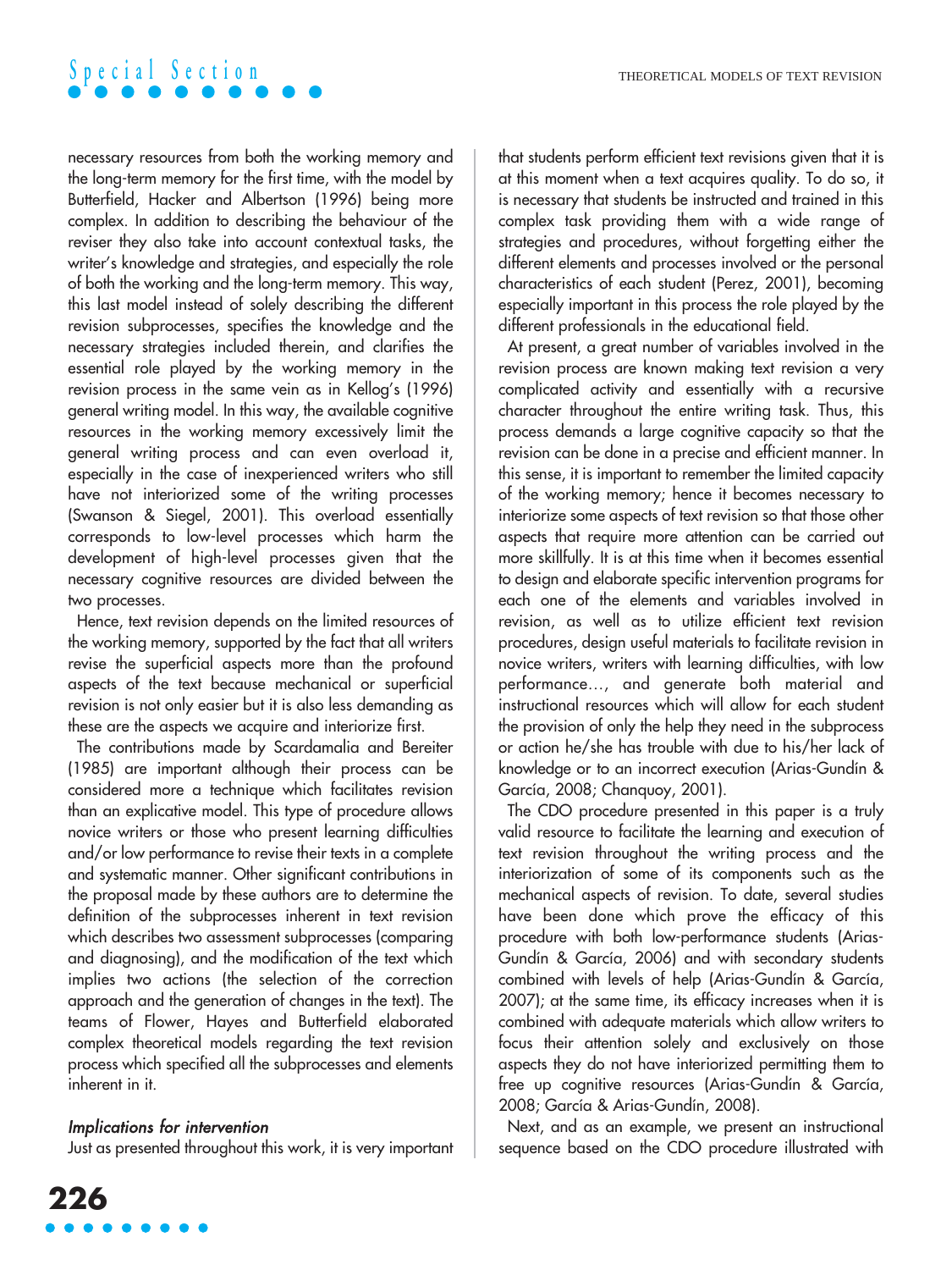the standard procedure followed in one of them, accompanied by the materials necessary for its development.

This program can be implemented collectively with the whole classroom group or individually with the students who require it. In the first case, this task can be performed by the teacher in the area of "Spanish language" and be a part of classroom programming given that once the students know and are capable of applying this procedure autonomously the results will be observed not only in this area but also in the remaining curricular areas. We should not forget that writing is an extension of our memory, allowing the development of intelligence as it helps classify, specify and organize ideas. It is an instrument for teaching-learning, satisfies communicative necessities and permits the demonstration of knowledge in the school sphere. In the second case, the application of the procedure will be performed by some of the collaborating experts following the indications made by the school psychologist and/or psychopedagogue. This program consists of twenty sessions, each one around fifty minutes long, which are grouped into six sets of topics as shown in Table 1.

As a rule, all sessions follow the same pattern of development. They always begin with a reminder of the contents worked on in the previous session in order to link the reminder exercises with the activation of the previous, necessary knowledge that students have about the aspects that will be covered in the session. Next, the students' attention is focused on specific and novel contents using an interactive teaching style and, the teacher, by modeling, will do the first exercise which will serve as an example of the explained aspects; the next exercise will then be done by the all the students together with the teacher reinforcing satisfactory answers and shaping incorrect answers until reaching adequate ones. Immediately after, the students will do the exercises regarding these aspects individually and/or in pairs. To end the working session, the students individually and/or in pairs will do the reinforcement exercises, which will generally be related to the detection of errors, improvement proposals and/or rewriting of some text, whether in its complete form or a fragment.

Nevertheless and regardless of the program presented, in order to efficiently carry out the CDO revision procedure the following four steps must be implemented. The procedure starts with the careful reading of the text and its comprehension; next, students must detect and diagnose the problems and /or errors there are in it. To do so, they can use the underlining strategy as it is one of the most efficient strategies for acquiring information (Roman & Gallego, 1994); subsequently, they must think, establish ways of solving the detected problems and propose improvements. Finally, students will rewrite the revised text.

#### **ACKNOWLEDGMENTS**

During the realization of this work, funding was received from the DGICYT-MEC and ERDF, European Regional Development Fund, for the competitive research project conceded to IP (JN García) from 1st October, 2007 to 30th September, 2010, MEC (SEJ2007-66898).

#### **REFERENCES**

- Alamargot, D., & Chanquoy, L. (2001).Through the models of writing. Dordrecht: Kluwer Academic Publishers.
- Arias-Gundín, O. (2005). La revisión en la composición escrita para reestructurar conocimientos y aprender cambiando hábitos: desarrollo e instrucción. Universidad de León: Tesis inédita [Revision in written composition to restructure knowledge and learn by changing habits: development and instruction]. University of León: Unpublished thesis.
- Arias-Gundín, O., & García, J. N. (in press). Evolución del proceso de revisión en los modelos de escritura [Evolution of the revision process in writing models]. Aula Abierta.
- Arias-Gundín, O., & García, J. N. (2008). Dynamic assessment as an instructional resource in the revising process in writing. Manuscript submitted for publication.
- Arias-Gundín, O. & García, J. N. (2007). Eficacia de la instrucción en los aspectos mecánicos y/o semánticos de la revisión textual [Instruction efficacy in the mechanical and/or semantic aspects of text revision]. Análisis y Modificación de Conducta, <sup>33</sup>(147), 5-30.
- Arias-Gundín, O., & García, J. N. (2006). Instrucción en el proceso de revisión textual mediante el procedimiento CDO en estudiantes que presentan bajo rendimiento [Instruction in the text revision process through the CDO procedure in low performance students]. Análisis y Modificación de Conducta, 32(145), 693-713.
- Beal, C. R. (1996). The role of comprehension monitoring in children's revision. Educational Psychology Review, 8(3), 219.